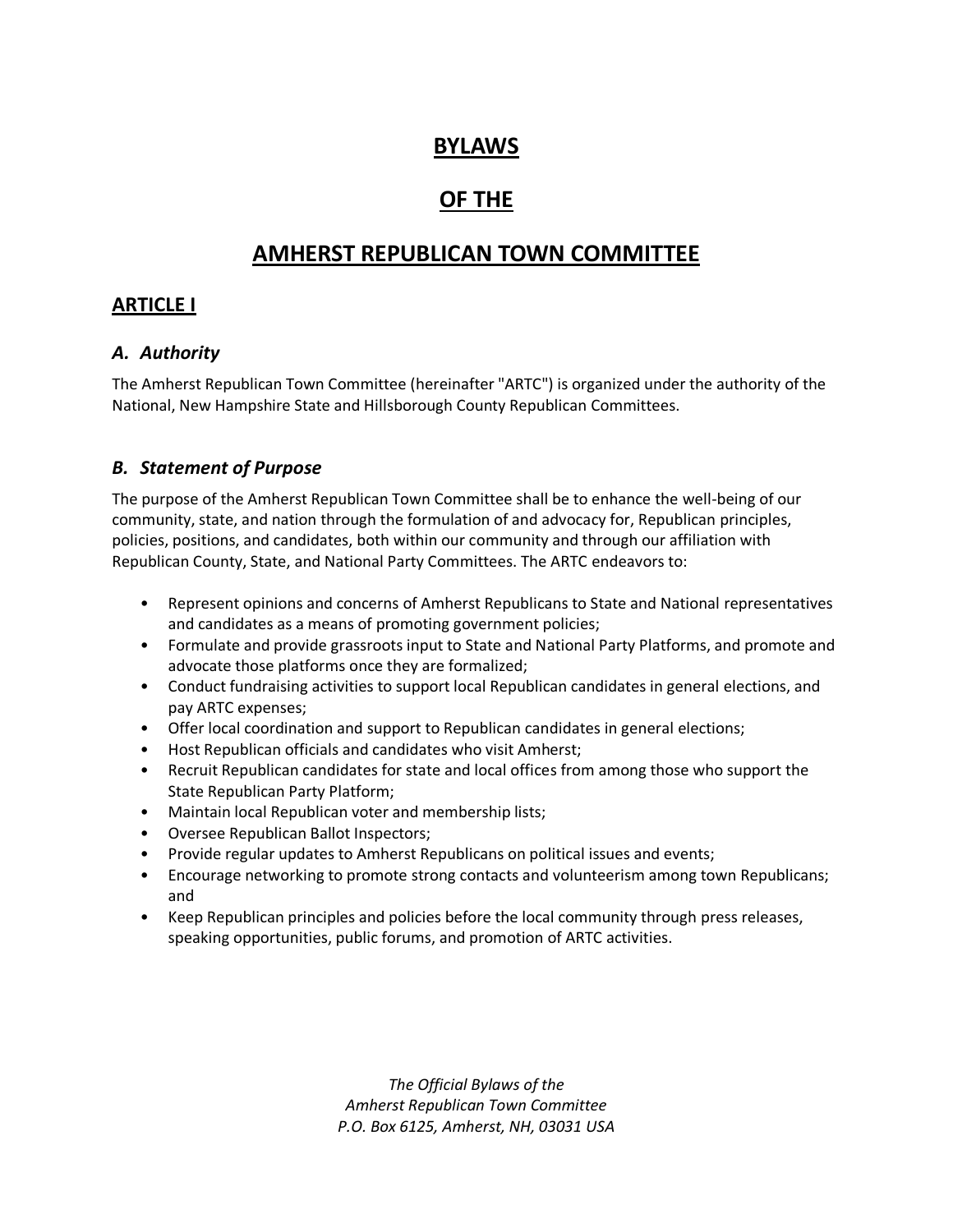# **ARTICLE II**

### *A. Composition*

The Amherst Republican Town Committee shall be composed of a Chairperson, a Vice-Chairperson, a Treasurer, a Secretary and such other members as shall meet the following criteria. In order to qualify for membership, a person must be a registered Republican, reside in the Town of Amherst, attend a meeting of the ARTC, and be recognized by the ARTC as a current member (hereinafter "member"). The ARTC shall maintain a list of all members in good standing.

# *B. Duties*

The ARTC shall, in cooperation with the State and County Republican Committees, have the duty to manage the affairs of the Republican Party within the Town of Amherst, to direct the general policy and campaign activities of the Party organization, to perform all duties required of it by law or custom, and which may include, but are not limited to, those functions described in Article I of this document.

# *C. Meetings*

At least one Regular Meeting of the ARTC shall be held prior to February 1st of each year. If no meeting is held prior to that date, it shall be the duty of the Hillsborough County Committee Chairperson to establish a date and place for such a meeting. Other meetings may be called at the initiative of the ARTC Chairperson, or upon the written request of 25% of the ARTC membership. Notice of any meeting shall be provided to each member at least five days before the date of the meeting. In addition, for any meeting where election of officers is scheduled to take place, notice of the meeting and its purpose shall be published.

# **ARTICLE III**

# *A. Officers*

The officers shall consist of a Chairperson, a Vice-Chairperson, a Treasurer, a Secretary and such other officers as the members may choose to identify (collectively known as the "Executive Committee"). The same person may hold the positions of Treasurer and Secretary. The Executive Committee has the authority to propose the amount for annual dues and present the amount to the majority of the Committee for their approval.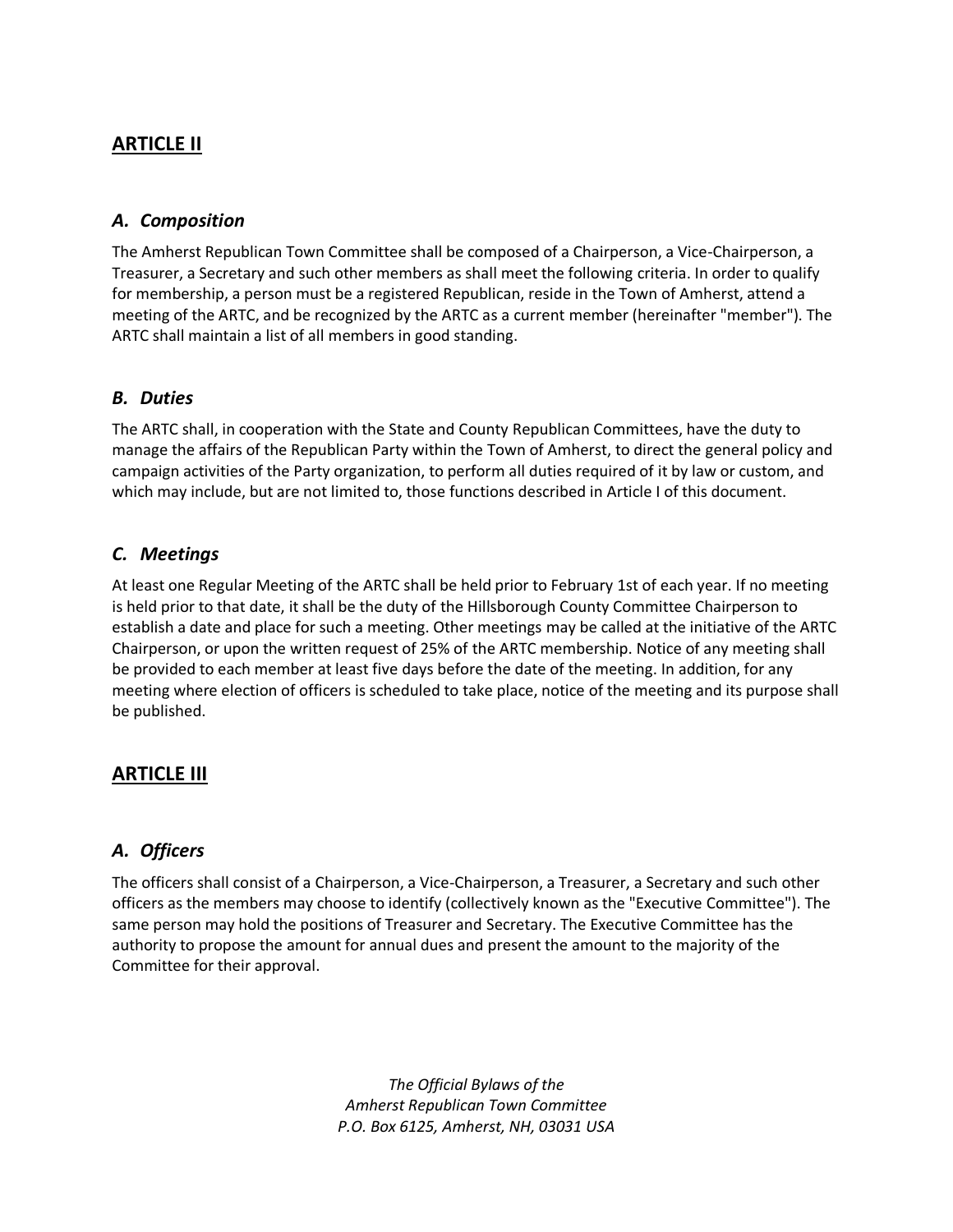#### **1. Chairperson**

The Chairperson is the chief executive officer of the ARTC. As such, it is the responsibility of the Chairperson to ensure that the duties and activities of the ARTC, as defined in these bylaws, are accomplished. The Chairperson may provide an annual report of ARTC activities to the State Committee and appoint subcommittees as deemed appropriate, including nominating and auditing committees.

### **2. Vice Chairperson**

The Vice Chairperson shall assist the Chairperson in the accomplishment of the duties and responsibilities identified in these bylaws, shall preside over meetings in the absence of the Chairperson, and may accomplish other tasks as requested by the Chairperson. The Vice-Chairperson shall also be the membership chair.

#### **3. Treasurer**

The Treasurer shall record the amount and source of all funds received by the ARTC, shall maintain proper books of account for all funds received and disbursed, and shall disburse funds only with consent of the majority of members in attendance or by the discretion of the full Executive Committee. The saved monies of the ARTC shall be kept in a checking account. There shall be an annual audit of the books. An audit shall take place whenever the office of Treasurer and/or Chairperson is transferred from one member to another or whenever requested by the Chairperson or by a majority vote by those members in attendance at a properly convened business meeting.

#### **4. Secretary**

The Secretary shall prepare minutes for all ARTC meetings and shall be the custodian of all permanent books and records of the ARTC and may accomplish other tasks as requested by the Chairperson.

# *B. Elections*

Officers shall be elected at a Regular Meeting on odd numbered years. Candidates for an officer position must be a ARTC member in good standing and be nominated by a ARTC member in good standing and have their nomination seconded by a ARTC member. In the event there are two or more candidates for a given office, a plurality of those present and voting shall decide an election. Each ARTC member shall have one vote.